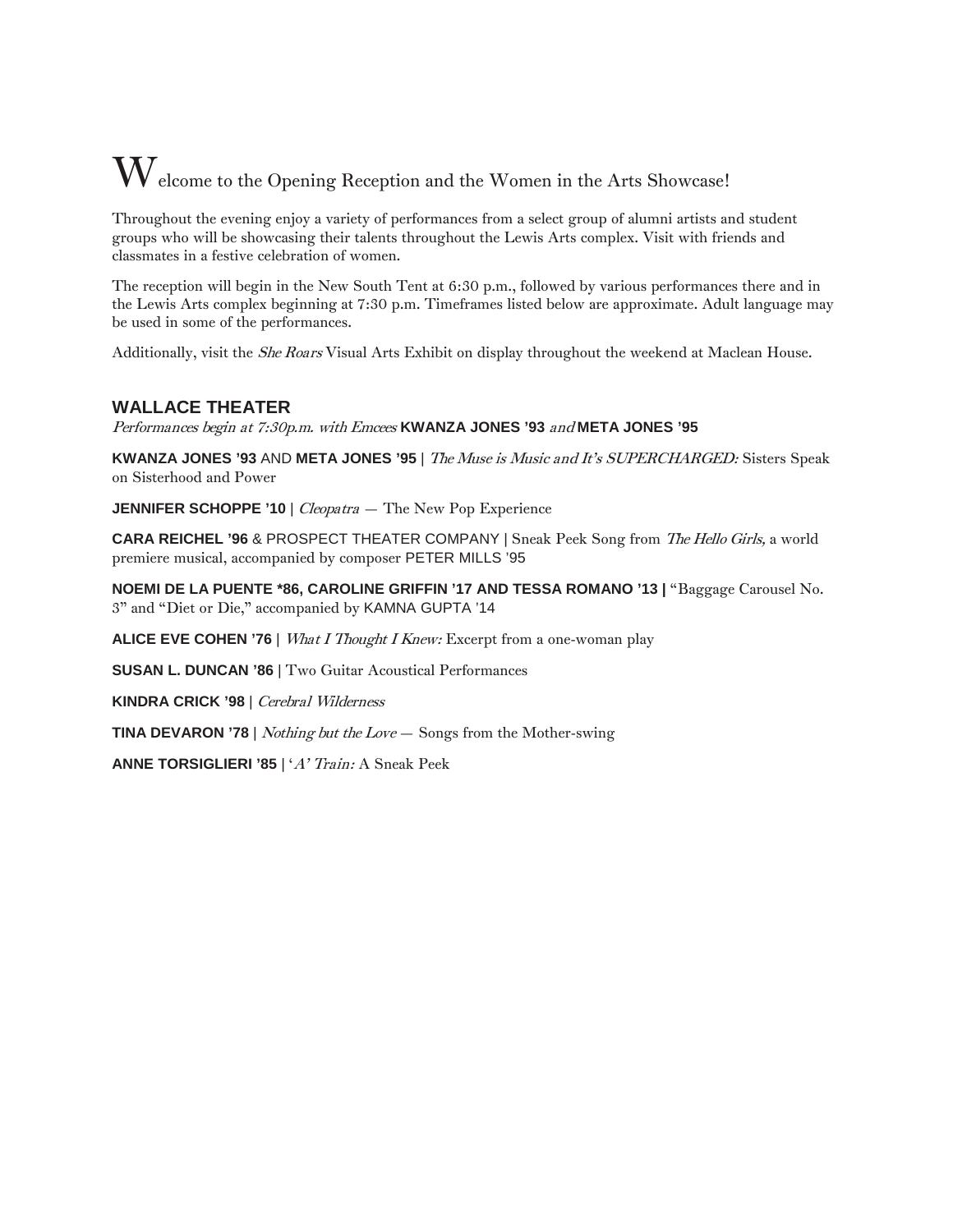## **HEARST THEATER**

Performances begin at 8 p.m. with Emcee PILAR CASTRO KILTZ '10

**SAMANTHA KASETA '15, MAEVE BRADY '15, AND EMILY WHITAKER '15** | "Hot Flashes" from the 2012 Princeton Triangle Club show Tree's Company.

**AMY ZAKAR '99** | Klezmer Violin

**UCHECHI KALU '14 AND DASHA KOLTUNYUK '15** | (Re)union

**BRIDGET REILLY DURKIN '07** | Excerpt from *The Art of Dying* 

**KATIE WELSH '15** | The Evolution of the Broadway Musical Heroine, accompanied by Vince Di Mura, Resident Music Director and Composer at Princeton

**AZAHARA PALOMEQUE \*17** | American Poems: A reading

**MARISOL ROSA-SHAPIRO '07** | Princess Mildred Presents: Romantic Music

**DOMINIQUE SALERNO '10 AND LAURA HANKIN '10** | Feminarchy

**MICHELLE MILLIS CHAPPEL \*84** | The Courage to Roar — Musical Inspiration

Created by **AMY FORSYTH \*90**, the Fiddler Mantis, or music stand, will be used in some performances in the Hearst Theater.

## **FORUM**

**PRINCETON UNIVERSITY BALLET** | Corps

**PRINCETON TIGRESSIONS** | Pop Medley

**INDRANI PAL-CHAUDHURI '01** | Alumna Vignette

**ROHANA CHASE '19 AND SOPHIE WHEELER '19** | Concerto for Two Cellos in G Minor, by Antonio Vivaldi

**EXPRESSIONS DANCE COMPANY** | eXp Roars

**NOEMI DE LA PUENTE \*86** | Alumna Vignette

**BODYHYPE DANCE COMPANY** | SRBH

#### **INTERACTIVE/COLLABORATIVE ROOM**

Be inspired by the She Roars Arts Showcase… and then let the world know how you roar. In the CoLab, you can get creative and take photos with your friends, make a quick GIF for social media, send a postcard to someone who helped you roar, and help create a fierce message wall. You can also watch video series by alumnae: Protect Your Water by **KATIE CARPENTER '79** and It's Freezing Out There by **PEPPER BINKLEY '01**.